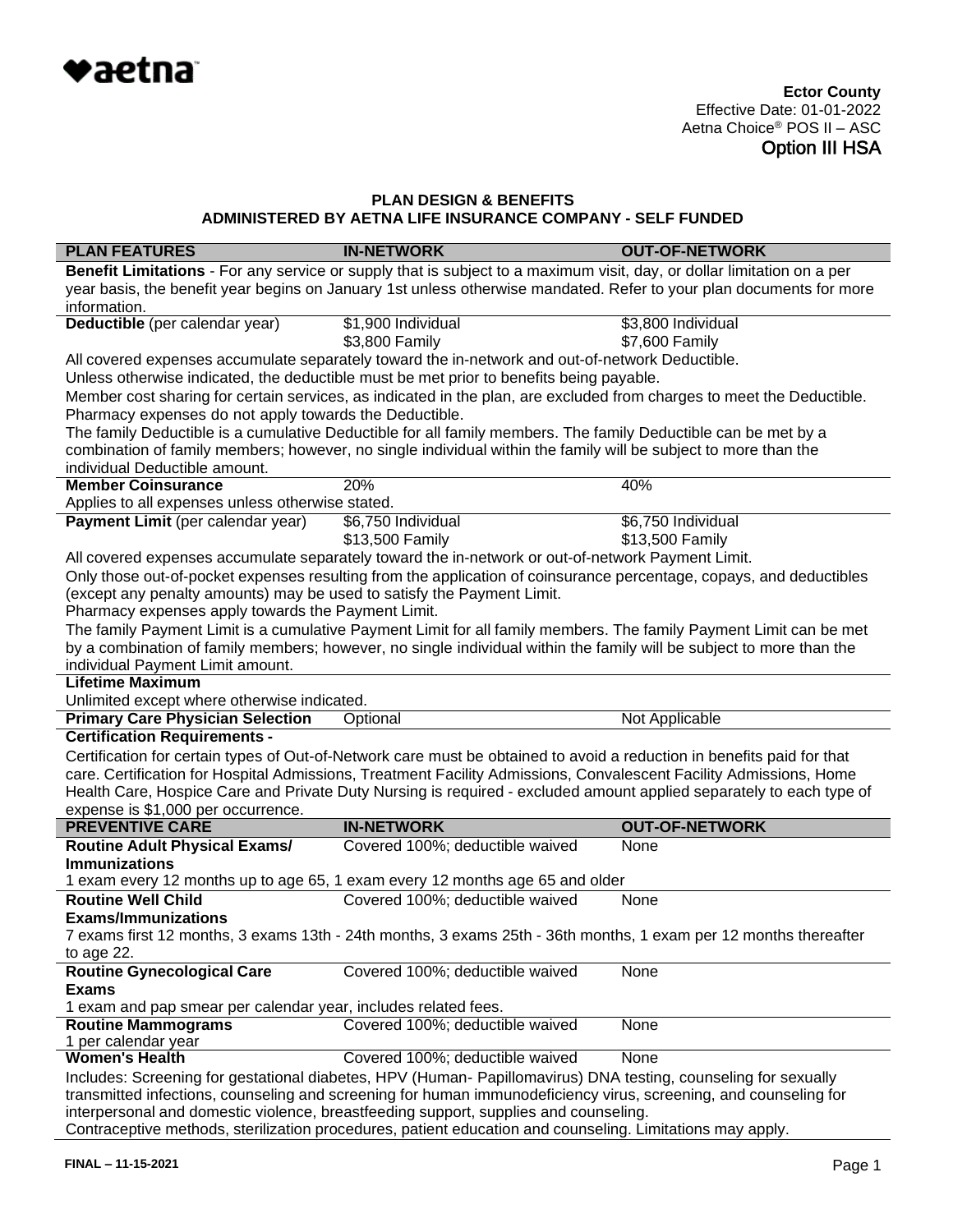

| <b>Routine Digital Rectal Exam</b>                                                        | Covered 100%; deductible waived                                                                                     | None                               |
|-------------------------------------------------------------------------------------------|---------------------------------------------------------------------------------------------------------------------|------------------------------------|
| Recommended: For covered males age 40 and over.                                           |                                                                                                                     |                                    |
| <b>Prostate-specific Antigen Test</b>                                                     | Covered 100%; deductible waived                                                                                     | <b>None</b>                        |
| Recommended: For covered males age 40 and over.                                           |                                                                                                                     |                                    |
| <b>Colorectal Cancer Screening</b>                                                        | Covered 100%; deductible waived                                                                                     | None                               |
| Recommended: For all members age 45 and over.                                             |                                                                                                                     |                                    |
| <b>Routine Eye Exams</b>                                                                  | Covered 100%; deductible waived                                                                                     | <b>None</b>                        |
| 1 routine exam per 12 months.                                                             |                                                                                                                     |                                    |
| <b>Routine Hearing Screening</b>                                                          | Covered 100%; deductible waived                                                                                     | None                               |
| <b>Medications</b>                                                                        | Certain over-the-counter preventive medications covered 100% in network.                                            |                                    |
| <b>PHYSICIAN SERVICES</b>                                                                 | <b>IN-NETWORK</b>                                                                                                   | <b>OUT-OF-NETWORK</b>              |
| <b>Office Visits to Non-Specialist</b>                                                    | 20%; after deductible                                                                                               | 40%; after deductible              |
| <b>Specialist Office Visits</b>                                                           | 20%; after deductible                                                                                               | 40%; after deductible              |
| <b>Hearing Exams</b>                                                                      | Covered 100%; deductible waived                                                                                     | <b>None</b>                        |
| 1 routine exam per 12 months.                                                             |                                                                                                                     |                                    |
| <b>Pre-Natal Maternity</b>                                                                | Covered 100%; deductible waived                                                                                     | 40%; after deductible              |
| <b>Walk-in Clinics</b>                                                                    | 20%; after deductible                                                                                               | 40%; after deductible              |
|                                                                                           | <b>Designated Walk-in Clinics</b>                                                                                   |                                    |
|                                                                                           | 20%; after deductible                                                                                               |                                    |
|                                                                                           | Walk-in Clinics are free-standing health care facilities that (a) may be located in or with a pharmacy, drug store, |                                    |
|                                                                                           | supermarket or other retail store; and (b) provide limited medical care and services on a scheduled or unscheduled  |                                    |
|                                                                                           | basis. Urgent care centers, emergency rooms, the outpatient department of a hospital, ambulatory surgical centers,  |                                    |
| and physician offices are not considered to be Walk-in Clinics.                           |                                                                                                                     |                                    |
| <b>Allergy Testing</b>                                                                    | 20%; after deductible                                                                                               | 40%; after deductible              |
|                                                                                           |                                                                                                                     |                                    |
|                                                                                           |                                                                                                                     |                                    |
|                                                                                           |                                                                                                                     |                                    |
| <b>Allergy Injections</b>                                                                 | 20%; after deductible                                                                                               | 40%; after deductible              |
|                                                                                           |                                                                                                                     |                                    |
|                                                                                           |                                                                                                                     |                                    |
| <b>DIAGNOSTIC PROCEDURES</b>                                                              | <b>IN-NETWORK</b>                                                                                                   | <b>OUT-OF-NETWORK</b>              |
| <b>Diagnostic X-ray</b>                                                                   | 20%; after deductible                                                                                               | 40%; after deductible              |
| (other than Complex Imaging Services)                                                     |                                                                                                                     |                                    |
|                                                                                           | If performed as a part of a physician office visit and billed by the physician, expenses are covered subject to the |                                    |
| applicable physician's office visit member cost sharing.                                  |                                                                                                                     |                                    |
| <b>Diagnostic Laboratory</b>                                                              | 20%; after deductible                                                                                               | 40%; after deductible              |
|                                                                                           | If performed as a part of a physician office visit and billed by the physician, expenses are covered subject to the |                                    |
| applicable physician's office visit member cost sharing.                                  |                                                                                                                     |                                    |
| <b>Diagnostic Complex Imaging</b>                                                         | 20%; after deductible                                                                                               | 40%; after deductible              |
|                                                                                           |                                                                                                                     |                                    |
|                                                                                           | If performed as a part of a physician office visit and billed by the physician, expenses are covered subject to the |                                    |
| applicable physician's office visit member cost sharing.<br><b>EMERGENCY MEDICAL CARE</b> | <b>IN-NETWORK</b>                                                                                                   | <b>OUT-OF-NETWORK</b>              |
| <b>Urgent Care Provider</b>                                                               | 20%; after deductible                                                                                               | 40%; after deductible              |
|                                                                                           |                                                                                                                     | 40%; after deductible.             |
| <b>Non-Urgent Use of Urgent Care</b><br><b>Provider</b>                                   | 20%; after deductible.                                                                                              |                                    |
|                                                                                           |                                                                                                                     |                                    |
| <b>Emergency Room</b>                                                                     | 20%; after \$200 copay, (waived if                                                                                  | 20%; after \$200 copay, (waived if |
|                                                                                           | admitted), after deductible.                                                                                        | admitted) after deductible.        |
| Non-Emergency Care in an                                                                  | 20%; after \$200 copay, after                                                                                       | 20%; after \$200 copay, after      |
| <b>Emergency Room</b>                                                                     | deductible.                                                                                                         | deductible.                        |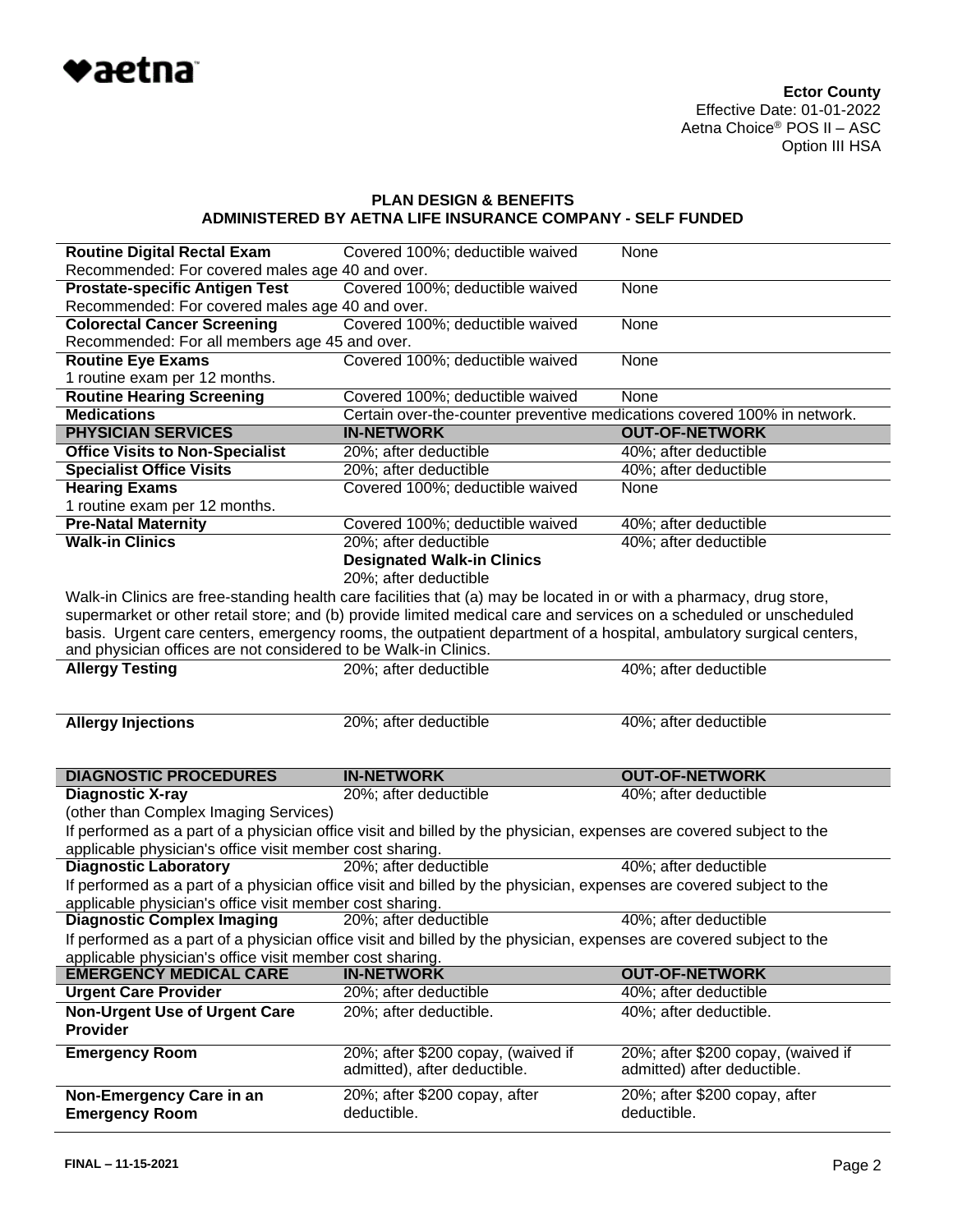

| <b>Emergency Use of Ambulance</b>                                                                                         | 20%; after deductible                                                                                           | 20%; after deductible                    |
|---------------------------------------------------------------------------------------------------------------------------|-----------------------------------------------------------------------------------------------------------------|------------------------------------------|
| <b>Non-Emergency Use of Ambulance</b>                                                                                     | Not covered                                                                                                     | Not Covered                              |
| <b>HOSPITAL CARE</b>                                                                                                      | <b>IN-NETWORK</b>                                                                                               | <b>OUT-OF-NETWORK</b>                    |
| <b>Inpatient Coverage</b>                                                                                                 | 20%; after deductible                                                                                           | 40%; after \$250 copay, after deductible |
|                                                                                                                           | Your cost sharing applies to all covered benefits incurred during your inpatient stay.                          |                                          |
| <b>Inpatient Maternity Coverage</b>                                                                                       | 20%; after deductible                                                                                           | 40%; after \$250 copay, after deductible |
| (includes delivery and postpartum                                                                                         |                                                                                                                 |                                          |
| care)                                                                                                                     |                                                                                                                 |                                          |
|                                                                                                                           | Your cost sharing applies to all covered benefits incurred during your inpatient stay.                          |                                          |
| <b>Outpatient Hospital Expenses</b>                                                                                       | 20%; after deductible                                                                                           | 40%; after deductible                    |
|                                                                                                                           | Your cost sharing applies to all covered benefits incurred during your outpatient visit.                        |                                          |
| <b>Outpatient Surgery - Hospital</b>                                                                                      | 20%; after deductible                                                                                           | 40%; after deductible                    |
|                                                                                                                           | Your cost sharing applies to all covered benefits incurred during your outpatient visit.                        |                                          |
| <b>Outpatient Surgery - Freestanding</b>                                                                                  | 20%; after deductible                                                                                           | 40%; after deductible                    |
| <b>Facility</b>                                                                                                           |                                                                                                                 |                                          |
|                                                                                                                           | Your cost sharing applies to all covered benefits incurred during your outpatient visit.                        |                                          |
| <b>MENTAL HEALTH SERVICES</b>                                                                                             | <b>IN-NETWORK</b>                                                                                               | <b>OUT-OF-NETWORK</b>                    |
| <b>Inpatient</b>                                                                                                          | 20%; after deductible                                                                                           | 40%; after \$250 copay, after deductible |
|                                                                                                                           | Your cost sharing applies to all covered benefits incurred during your inpatient stay.                          |                                          |
| <b>Mental Health Office Visits</b>                                                                                        | 20%; after deductible                                                                                           | 40%; after deductible                    |
|                                                                                                                           | Your cost sharing applies to all covered benefits incurred during your outpatient visit.                        |                                          |
| <b>Other Mental Health Services</b>                                                                                       | 20%; after deductible                                                                                           | 40%; after deductible                    |
| <b>SUBSTANCE ABUSE</b>                                                                                                    | <b>IN-NETWORK</b>                                                                                               | <b>OUT-OF-NETWORK</b>                    |
| Inpatient                                                                                                                 | 20%; after deductible<br>Your cost sharing applies to all covered benefits incurred during your inpatient stay. | 40%; after \$250 copay, after deductible |
| <b>Residential Treatment Facility</b>                                                                                     | 20%; after deductible                                                                                           | 40%; after deductible                    |
|                                                                                                                           |                                                                                                                 |                                          |
| <b>Substance Abuse Office Visits</b>                                                                                      | 20%; after deductible                                                                                           | 40%; after deductible                    |
|                                                                                                                           |                                                                                                                 |                                          |
|                                                                                                                           | Your cost sharing applies to all covered benefits incurred during your outpatient visit.                        |                                          |
| <b>Other Substance Abuse Services</b>                                                                                     | 20%; after deductible                                                                                           | 40%; after deductible                    |
| <b>OTHER SERVICES</b>                                                                                                     | <b>IN-NETWORK</b>                                                                                               | <b>OUT-OF-NETWORK</b>                    |
| <b>Skilled Nursing Facility</b>                                                                                           | 20%; after deductible                                                                                           | 40%; after deductible                    |
| Limited to 60 days per year                                                                                               |                                                                                                                 |                                          |
|                                                                                                                           | Your cost sharing applies to all covered benefits incurred during your inpatient stay.                          |                                          |
| <b>Home Health Care</b>                                                                                                   | 20%; after deductible                                                                                           | 40%; after deductible                    |
| Limited to 100 visits per year.                                                                                           |                                                                                                                 |                                          |
| Private Duty Nursing not covered                                                                                          |                                                                                                                 |                                          |
| Limited to 3 intermittent visits per day by a participating home health care agency; 1 visit equals a period of 4 hrs. or |                                                                                                                 |                                          |
| less.                                                                                                                     |                                                                                                                 |                                          |
| <b>Hospice Care - Inpatient</b>                                                                                           | 20%; after deductible                                                                                           | 40%; after deductible                    |
|                                                                                                                           | Your cost sharing applies to all covered benefits incurred during your inpatient stay.                          |                                          |
| <b>Hospice Care - Outpatient</b>                                                                                          | 20%; after deductible                                                                                           | 40%; after deductible                    |
|                                                                                                                           | Your cost sharing applies to all covered benefits incurred during your outpatient visit.                        |                                          |
| <b>Private Duty Nursing</b>                                                                                               | <b>Not Covered</b>                                                                                              | <b>Not Covered</b>                       |
| <b>Spinal Manipulation Therapy</b>                                                                                        | 20%; after deductible                                                                                           | 40%; after deductible                    |
| Limited to 24 visits per year                                                                                             |                                                                                                                 |                                          |
| <b>Acupuncture</b>                                                                                                        | 20%; after deductible                                                                                           | 40%; after deductible                    |
| Limited to 20 visits per year                                                                                             |                                                                                                                 |                                          |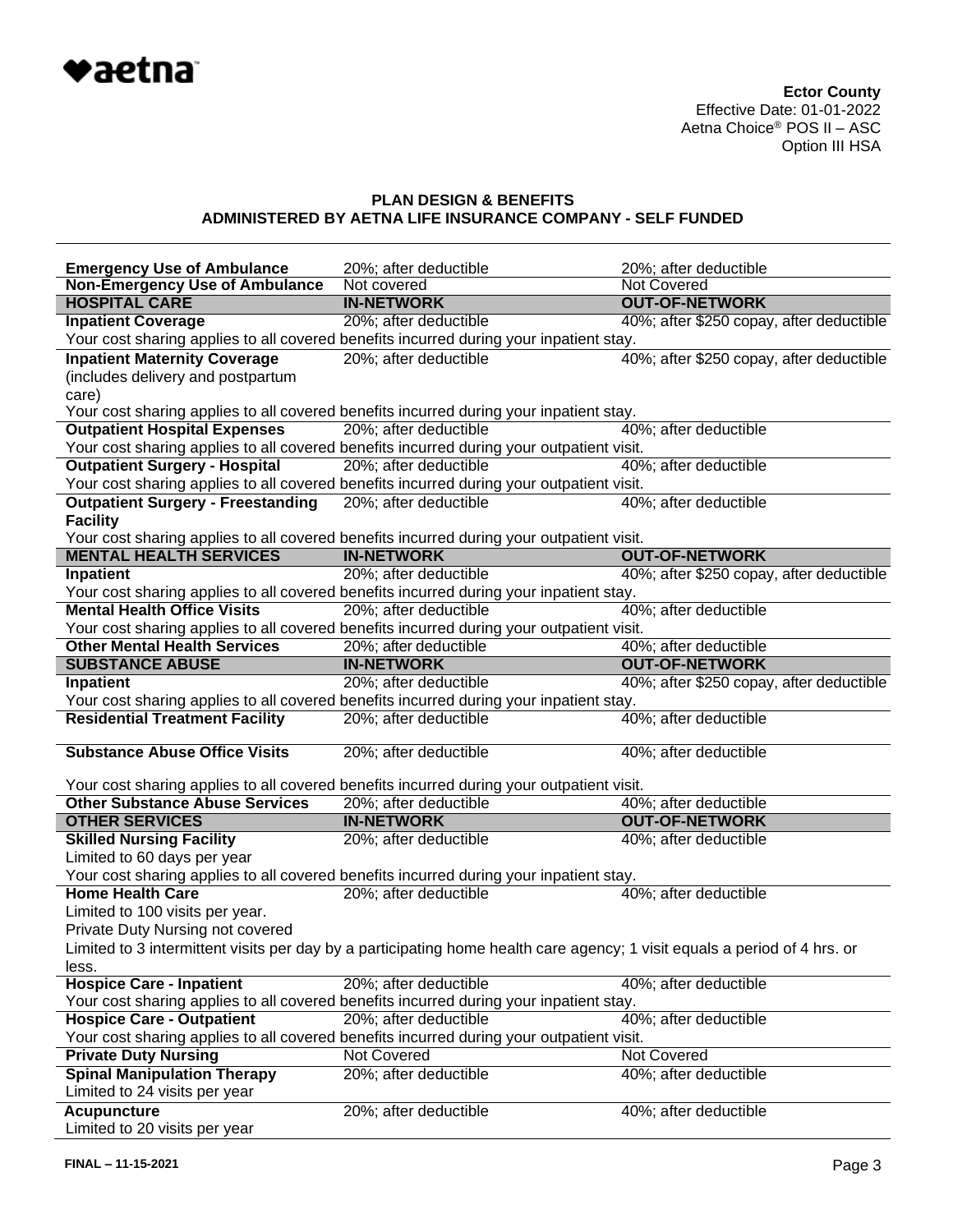

| <b>Outpatient Short-Term</b><br><b>Rehabilitation</b>                                                    | 20%; after deductible                                                 | 40%; after deductible |  |  |  |
|----------------------------------------------------------------------------------------------------------|-----------------------------------------------------------------------|-----------------------|--|--|--|
| Includes speech, physical, occupational therapy; limited to 100 visits per year                          |                                                                       |                       |  |  |  |
| <b>Habilitative Physical Therapy</b>                                                                     | 20%; after deductible                                                 | 40%; after deductible |  |  |  |
| <b>Habilitative Occupational Therapy</b>                                                                 | 20%; after deductible                                                 | 40%; after deductible |  |  |  |
| <b>Habilitative Speech Therapy</b>                                                                       | 20%; after deductible                                                 | 40%; after deductible |  |  |  |
| <b>Autism Behavioral Therapy</b>                                                                         | 20%; after deductible                                                 | 40%; after deductible |  |  |  |
| Combined with outpatient mental health visits                                                            |                                                                       |                       |  |  |  |
| <b>Autism Applied Behavior Analysis</b>                                                                  | 20%; after deductible                                                 | 40%; after deductible |  |  |  |
| Covered same as any other Outpatient Mental Health All Other benefit                                     |                                                                       |                       |  |  |  |
| <b>Autism Physical Therapy</b>                                                                           | 20%; after deductible                                                 | 40%; after deductible |  |  |  |
| <b>Autism Occupational Therapy</b>                                                                       | 20%; after deductible                                                 | 40%; after deductible |  |  |  |
| <b>Autism Speech Therapy</b>                                                                             | 20%; after deductible                                                 | 40%; after deductible |  |  |  |
| <b>Durable Medical Equipment</b>                                                                         | 20%; after deductible                                                 | 40%; after deductible |  |  |  |
| <b>Hearing Aids</b>                                                                                      | 20%; after deductible                                                 | None                  |  |  |  |
| Limited to 2 every 3 years                                                                               |                                                                       |                       |  |  |  |
| <b>Wigs</b>                                                                                              | 20%; after deductible                                                 | 40%; after deductible |  |  |  |
| Diabetic Supplies -- (if not covered<br>under Pharmacy benefit)                                          | 20%; after deductible                                                 | 40%; after deductible |  |  |  |
| <b>Affordable Care Act Mandated</b><br><b>Women's Contraceptives</b>                                     | Covered 100%; deductible waived                                       | None                  |  |  |  |
| <b>Women's Contraceptive drugs and</b><br>devices not obtainable at a<br>pharmacy                        | Covered 100%; deductible waived                                       | None                  |  |  |  |
| <b>Infusion Therapy</b><br>Administered in the home or<br>physician's office                             | 20%; after deductible                                                 | 40%; after deductible |  |  |  |
| <b>Infusion Therapy</b><br>Administered in an outpatient hospital<br>department or freestanding facility | 20%; after deductible                                                 | 40%; after deductible |  |  |  |
| <b>Vision Eyewear</b>                                                                                    | <b>Not Covered</b>                                                    | <b>Not Covered</b>    |  |  |  |
| <b>Transplants</b>                                                                                       | 20%; after deductible                                                 | <b>None</b>           |  |  |  |
|                                                                                                          | Preferred coverage is provided at an<br>IOE contracted facility only. |                       |  |  |  |
| <b>Bariatric Surgery</b>                                                                                 | 20%; after deductible                                                 | 40%; after deductible |  |  |  |
|                                                                                                          |                                                                       |                       |  |  |  |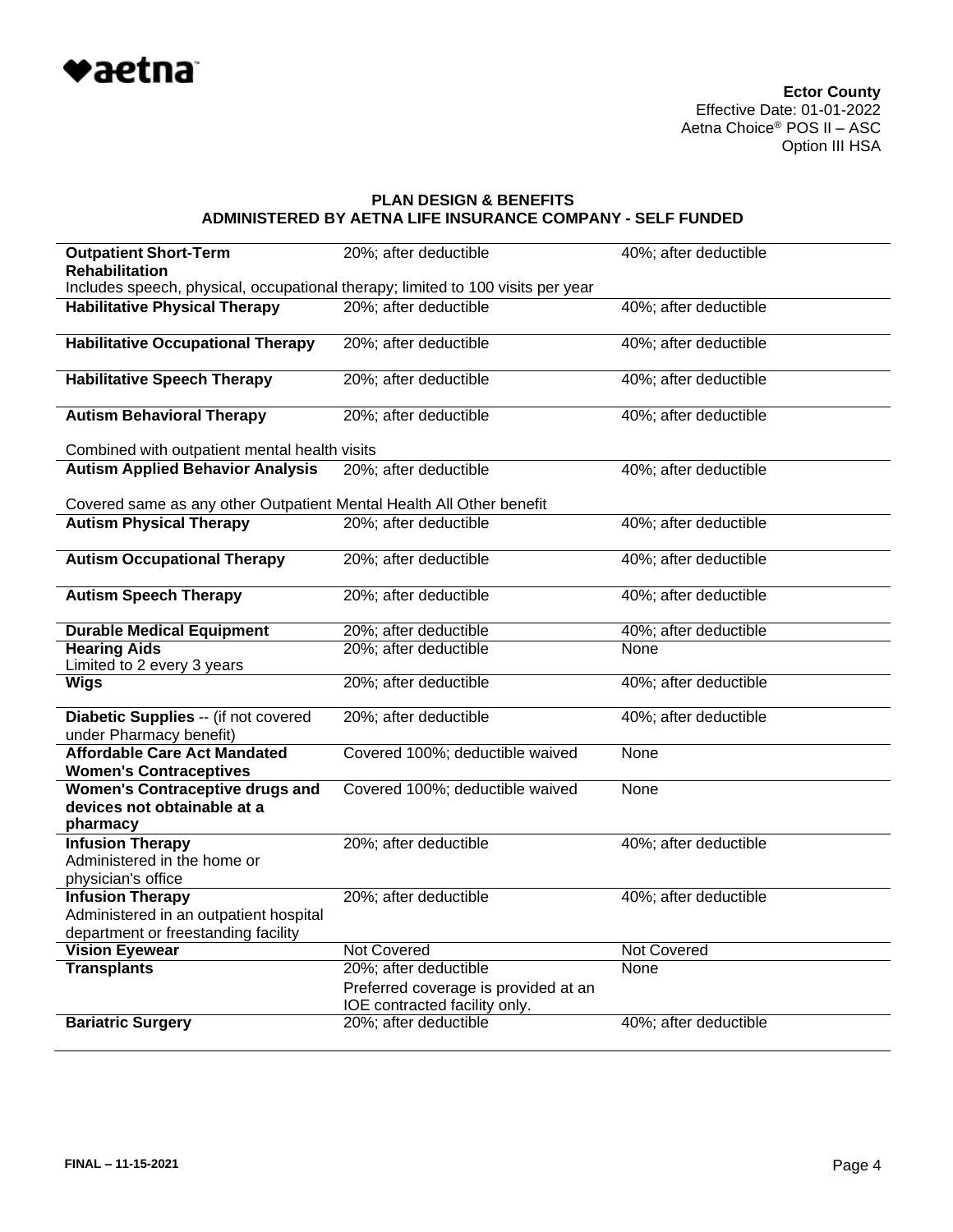

| <b>FAMILY PLANNING</b>                                                                                                                                                                                                                         | <b>IN-NETWORK</b>                                                                                                         | <b>OUT-OF-NETWORK</b> |  |  |
|------------------------------------------------------------------------------------------------------------------------------------------------------------------------------------------------------------------------------------------------|---------------------------------------------------------------------------------------------------------------------------|-----------------------|--|--|
| <b>Infertility Treatment</b>                                                                                                                                                                                                                   | 20%; after deductible                                                                                                     | 40%; after deductible |  |  |
|                                                                                                                                                                                                                                                |                                                                                                                           |                       |  |  |
| Diagnosis and treatment of the underlying medical condition only.                                                                                                                                                                              |                                                                                                                           |                       |  |  |
| <b>Comprehensive Infertility Services</b>                                                                                                                                                                                                      | <b>Not Covered</b>                                                                                                        | <b>Not Covered</b>    |  |  |
| Artificial insemination and ovulation induction                                                                                                                                                                                                |                                                                                                                           |                       |  |  |
| <b>Advanced Reproductive</b>                                                                                                                                                                                                                   | Not Covered                                                                                                               | Not Covered           |  |  |
| <b>Technology (ART)</b>                                                                                                                                                                                                                        |                                                                                                                           |                       |  |  |
|                                                                                                                                                                                                                                                | In-vitro fertilization (IVF), zygote intrafallopian transfer (ZIFT), gamete intrafallopian transfer (GIFT), cryopreserved |                       |  |  |
|                                                                                                                                                                                                                                                | embryo transfers, intracytoplasmic sperm injection (ICSI), or ovum microsurgery                                           |                       |  |  |
| <b>Vasectomy</b>                                                                                                                                                                                                                               | Covered 100%; after deductible                                                                                            | 40%; after deductible |  |  |
| <b>Tubal Ligation</b>                                                                                                                                                                                                                          | Covered 100%; deductible waived                                                                                           | 40%; after deductible |  |  |
| <b>GENERAL PROVISIONS</b>                                                                                                                                                                                                                      |                                                                                                                           |                       |  |  |
| <b>Dependents Eligibility</b>                                                                                                                                                                                                                  | Spouse, children from birth to age 26 regardless of student status.                                                       |                       |  |  |
|                                                                                                                                                                                                                                                | Plans are provided by: Aetna Life Insurance Company. While this material is believed to be accurate as of                 |                       |  |  |
| the production date, it is subject to change.                                                                                                                                                                                                  |                                                                                                                           |                       |  |  |
|                                                                                                                                                                                                                                                | Health benefits and health insurance plans contain exclusions and limitations. Not all health services are covered.       |                       |  |  |
|                                                                                                                                                                                                                                                | See plan documents for a complete description of benefits, exclusions, limitations and conditions of coverage. Plan       |                       |  |  |
|                                                                                                                                                                                                                                                | features and availability may vary by location and are subject to change. Providers are independent contractors and       |                       |  |  |
|                                                                                                                                                                                                                                                | are not our agents. Provider participation may change without notice. We do not provide care or guarantee access to       |                       |  |  |
| health services.                                                                                                                                                                                                                               |                                                                                                                           |                       |  |  |
| The following is a list of services and supplies that are <i>generally</i> not covered. However, your plan documents may<br>contain exceptions to this list based on state mandates or the plan design or rider(s) purchased by your employer. |                                                                                                                           |                       |  |  |
|                                                                                                                                                                                                                                                | • All medical and hospital services not specifically covered in, or which are limited or excluded by your plan            |                       |  |  |
| documents.                                                                                                                                                                                                                                     |                                                                                                                           |                       |  |  |
| • Cosmetic surgery, including breast reduction.                                                                                                                                                                                                |                                                                                                                           |                       |  |  |
| • Custodial care.                                                                                                                                                                                                                              |                                                                                                                           |                       |  |  |
| • Dental care and dental X-rays.                                                                                                                                                                                                               |                                                                                                                           |                       |  |  |
| • Donor egg retrieval                                                                                                                                                                                                                          |                                                                                                                           |                       |  |  |
|                                                                                                                                                                                                                                                | • Experimental and investigational procedures, except for coverage for medically necessary routine patient care costs     |                       |  |  |
| for members participating in a cancer clinical trial.                                                                                                                                                                                          |                                                                                                                           |                       |  |  |
| • Home births                                                                                                                                                                                                                                  |                                                                                                                           |                       |  |  |
|                                                                                                                                                                                                                                                | . Immunizations for travel or work, except where medically necessary or indicated.                                        |                       |  |  |
|                                                                                                                                                                                                                                                | . Implantable drugs and certain injectable drugs including injectable infertility drugs.                                  |                       |  |  |
|                                                                                                                                                                                                                                                | • Infertility services, including artificial insemination and advanced reproductive technologies such as IVF, ZIFT, GIFT, |                       |  |  |
| ICSI and other related services, unless specifically listed as covered in your plan documents.                                                                                                                                                 |                                                                                                                           |                       |  |  |
| • Long-term rehabilitation therapy.<br>. Non-medically necessary services or supplies.                                                                                                                                                         |                                                                                                                           |                       |  |  |
|                                                                                                                                                                                                                                                | • Outpatient prescription drugs (except for treatment of diabetes), unless covered by a prescription plan rider and over- |                       |  |  |
| the-counter medications (except as provided in a hospital) and supplies.                                                                                                                                                                       |                                                                                                                           |                       |  |  |
| • Radial keratotomy or related procedures.                                                                                                                                                                                                     |                                                                                                                           |                       |  |  |
| • Reversal of sterilization.                                                                                                                                                                                                                   |                                                                                                                           |                       |  |  |
|                                                                                                                                                                                                                                                | • Services for the treatment of sexual dysfunction/enhancement, including therapy, supplies or counseling or              |                       |  |  |
| prescription drugs.                                                                                                                                                                                                                            |                                                                                                                           |                       |  |  |
| • Special duty nursing.                                                                                                                                                                                                                        |                                                                                                                           |                       |  |  |
|                                                                                                                                                                                                                                                |                                                                                                                           |                       |  |  |